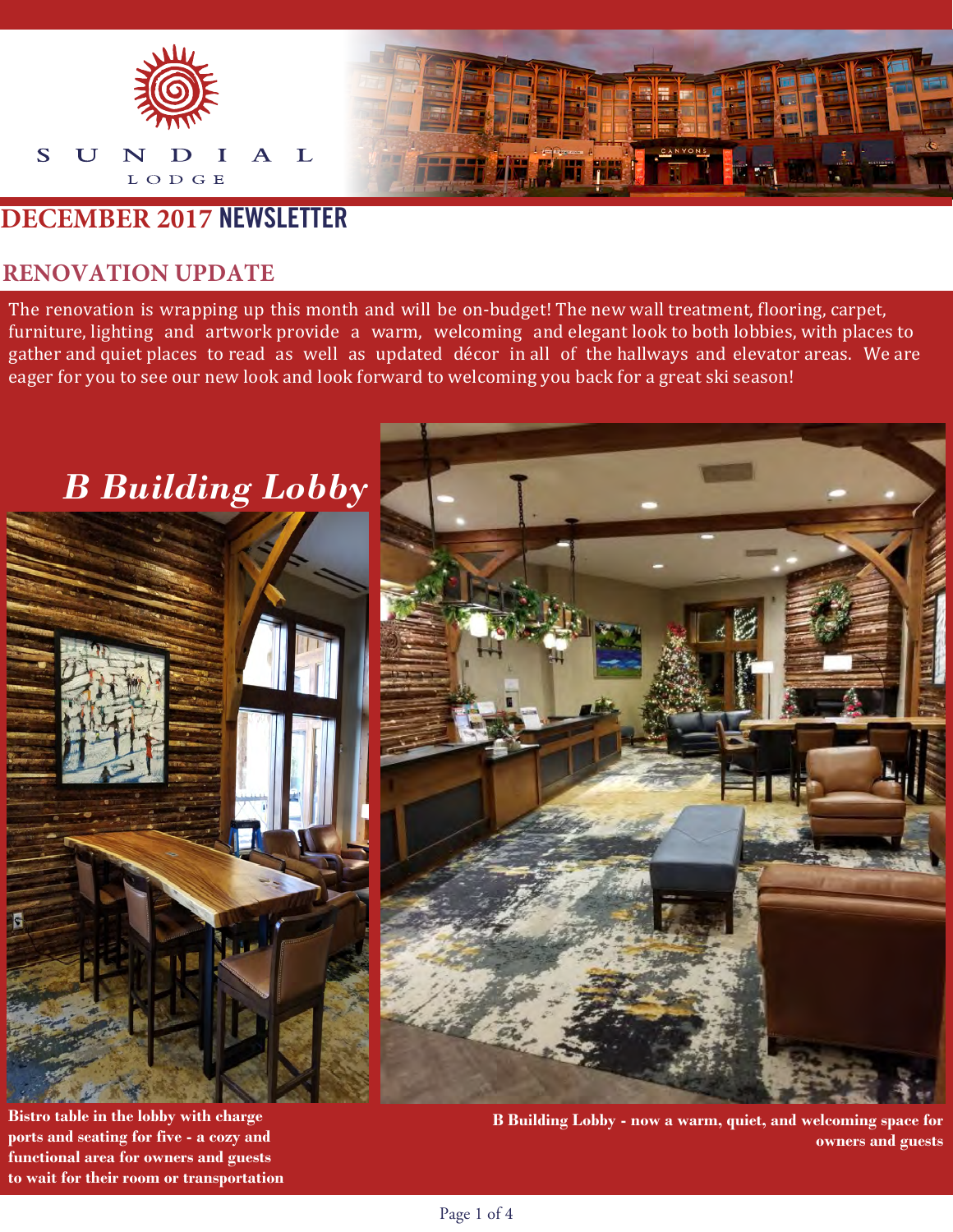

# *Ski Lounge*

# *LVT Flooring*

The laminate vinyl tile (LVT) flooring has been installed in the entryway of the B Building and extends down the hallways to the elevators, lobby restrooms, and bell closet. This type of flooring is extensively chosen in commercial settings as a less slippery alternative to many other commercial grade products, including porcelain or ceramic tile. The entry treads, with drainage, into the lobby were installed to reduce the amount of water or snow on footwear. During ski season, walk off mats and runway carpets will be in place to further reduce the potential slipperiness associated with winter conditions.





**Metal Sundial logo sign behind the front desk**



**Leather accents on lobby desk and elevators**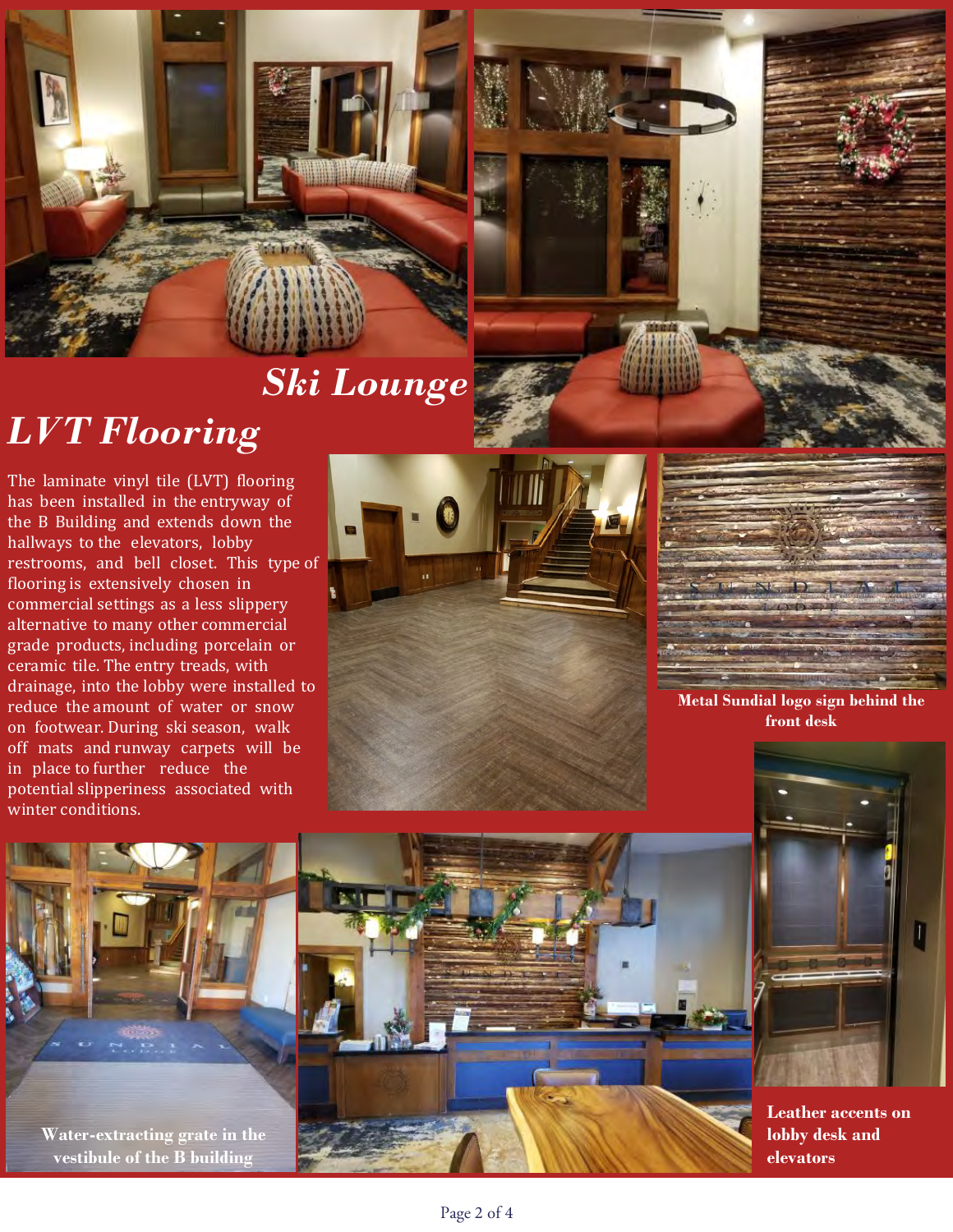# *Corridors and Elevator Lobbies*









One of the primary objectives with the hallway renovation was to achieve hallways that felt wider, lighter, and brighter. We believe this was accomplished!



#### **CHILLER UPDATE**

The existing chiller that failed over the summer has been restored. The board is reviewing the details of financing a new chiller on a lease-to-own basis. The new chiller will be considerably more efficient and the existing chiller will be used as a backup in the event of a future failure. Many properties that compare in size to the Sundial Lodge have two chillers for this reason.

#### **NEW HOA MAINTENANCE DIRECTOR**

We would like to thank Ron Brenner for his years of hard work and expertise at the Sundial Lodge. We wish him all the best in his new endeavor opening a mechanical services company in the area starting in December. Ron will continue to be a resource for ASRL regarding the history and systems of the Sundial Lodge and we expect to engage Ron on some specialty projects as needed in the future.

Please join us in welcoming Dave Guyer as Sundial Lodge's new maintenance director. Dave is a native of the Philadelphia area, growing up in Wayne, PA and living in Media, PA after marriage. He moved to Park City in June 2004 and currently resides in Kamas, located just a few minutes outside of Park City. He is married to Donna, a health/physical education teacher in the Park City School District and has two college aged children – both at Utah State University. His love of the outdoors and desire to living in a mountain community brought him out west. He's an avid sports fan (Philly teams, but don't hold that against him) and college sports.